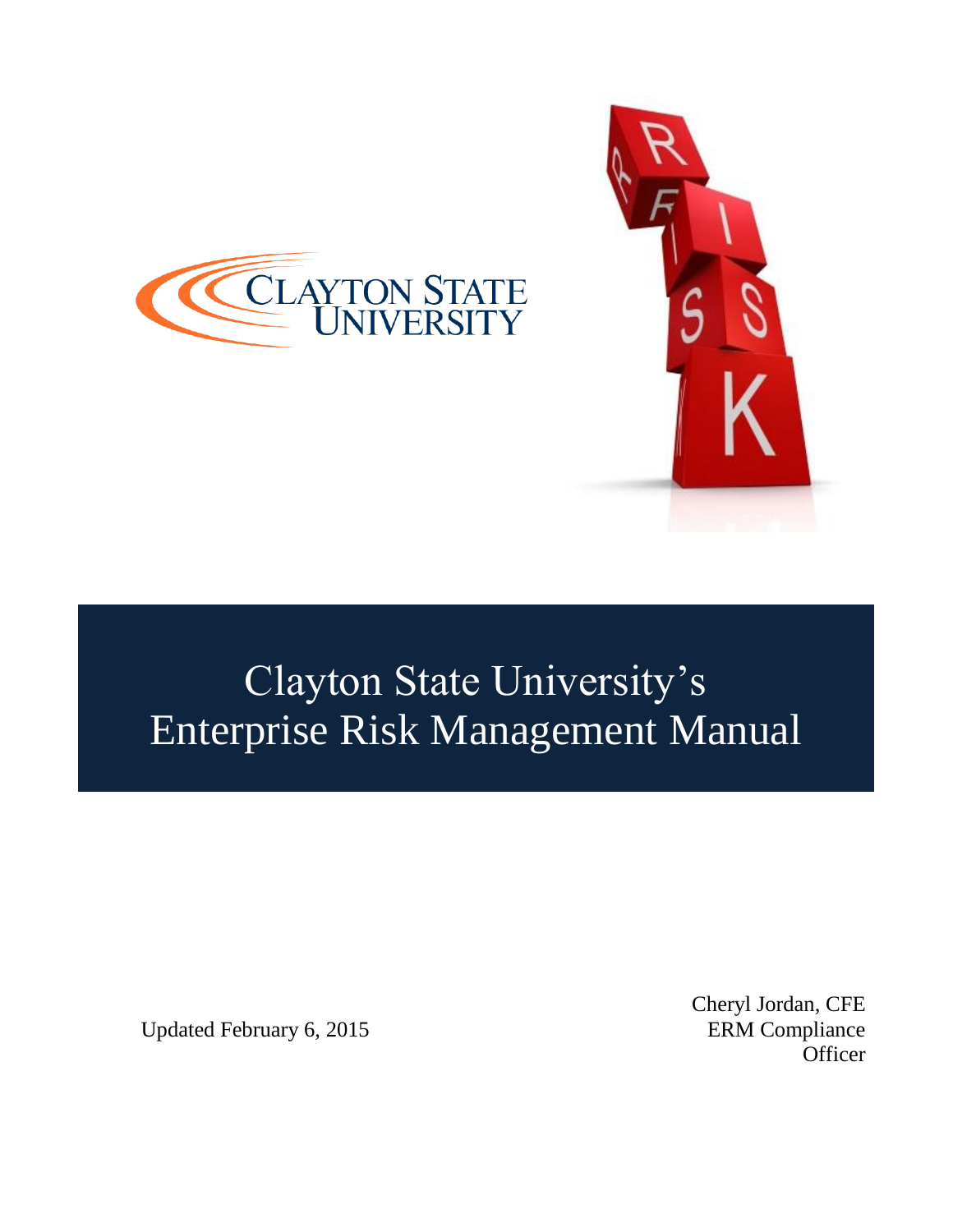# **Table of Contents**

| Section 1: Enterprise Risk Management (ERM) Definition |      | 3              |
|--------------------------------------------------------|------|----------------|
| Section 2: ERM - Purpose                               |      | 3              |
| Section 3: ERM Process Steps                           |      | 3              |
| Step 1: Document Key Objectives                        | Page | $\overline{4}$ |
| Step 2: Document Associated Risks                      | Page | $\overline{4}$ |
| Step 3: Assign an Initial Risk Rating                  | Page | 5              |
| Step 4: Steering Committee Review                      | Page | 5              |
| Step 5: Document Controls                              | Page | 5              |
| Step 6: Re- assess the Risk Rating                     | Page | 5              |
| Step 7: Document Risk Tolerance                        |      | 6              |
| Step 8: Develop Mitigation Plans                       |      | 6              |
| Section 4: On-Going                                    | Page | 6              |

# **Attachments**

| Attachment A | <b>CSU ERM Project Schedule</b>                     | Page |    |
|--------------|-----------------------------------------------------|------|----|
| Attachment B | CSU ERM template (Excel Spreadsheet)                | Page | 10 |
| Attachment C | Key Objectives and Risks examples                   | Page | 11 |
| Attachment D | <b>Functional Areas to Consider</b>                 | Page | 13 |
| Attachment E | Risk Tolerance                                      | Page | 14 |
| Attachment F | <b>Risk Report Example</b>                          | Page | 15 |
| Attachment G | <b>Board of Regents Policy</b>                      | Page | 17 |
| Attachment H | The State of ERM at Colleges and Universities Today | Page | 20 |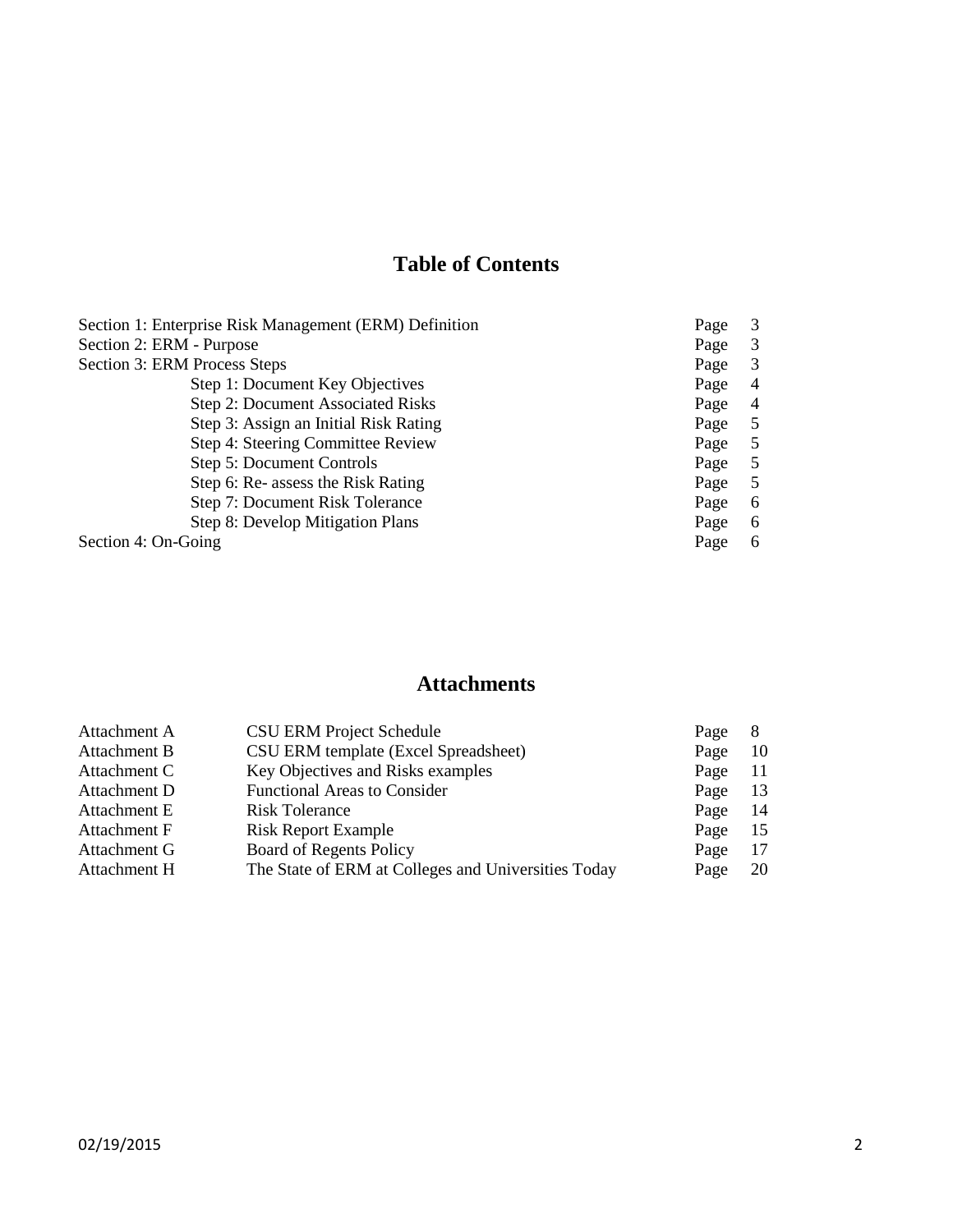#### **Section 1: Enterprise Risk Management (ERM) Definition**

"ERM is a process-driven tool that enables senior management to **visualize, assess,** and **manage** significant *risks* that may adversely impact the attainment of key organizational *objectives*." - University System of Georgia (USG) definition.

Risk management is not about safeguarding against any one type of loss. It is about managing any risks that might impact the well-being of an institution and/or impact the ability of the institution to meet its objectives. Risk managers need to understand these risks and work with internal and external stakeholders to find ways to mitigate or control them.

White Papers which provide overviews of the ERM process are provided as part of the working group invitation letter. Additionally a white paper on the State of ERM at Colleges and Universities today is provided in Attachment I.

#### **Section 2: Purpose of Implementing ERM**

Board of Regents policy 7.15 requires that each institution develop a Risk Management Framework and procedures based on ERM. A copy of the policy is provided in Attachment H.

The benefits to USG Institutions of implementing this framework include:

- Focus on critical areas.
- Understanding of current controls.
- Identification of missing controls.
- Understanding of institution's Risk posture.
- Reduction of Research Grant fines.
- Academic Research possibilities.

#### **Section 3: ERM Process Steps**

In order to develop this framework two committees have been formed. The Steering Committee will provide oversight and the Working Group will perform the necessary tasks to document and risk rate the key objectives and risks. The project schedule is provided in Attachment A and the current committee membership is provided in Attachment B. The template to be used in documenting the results of the following steps is provided in Attachment C.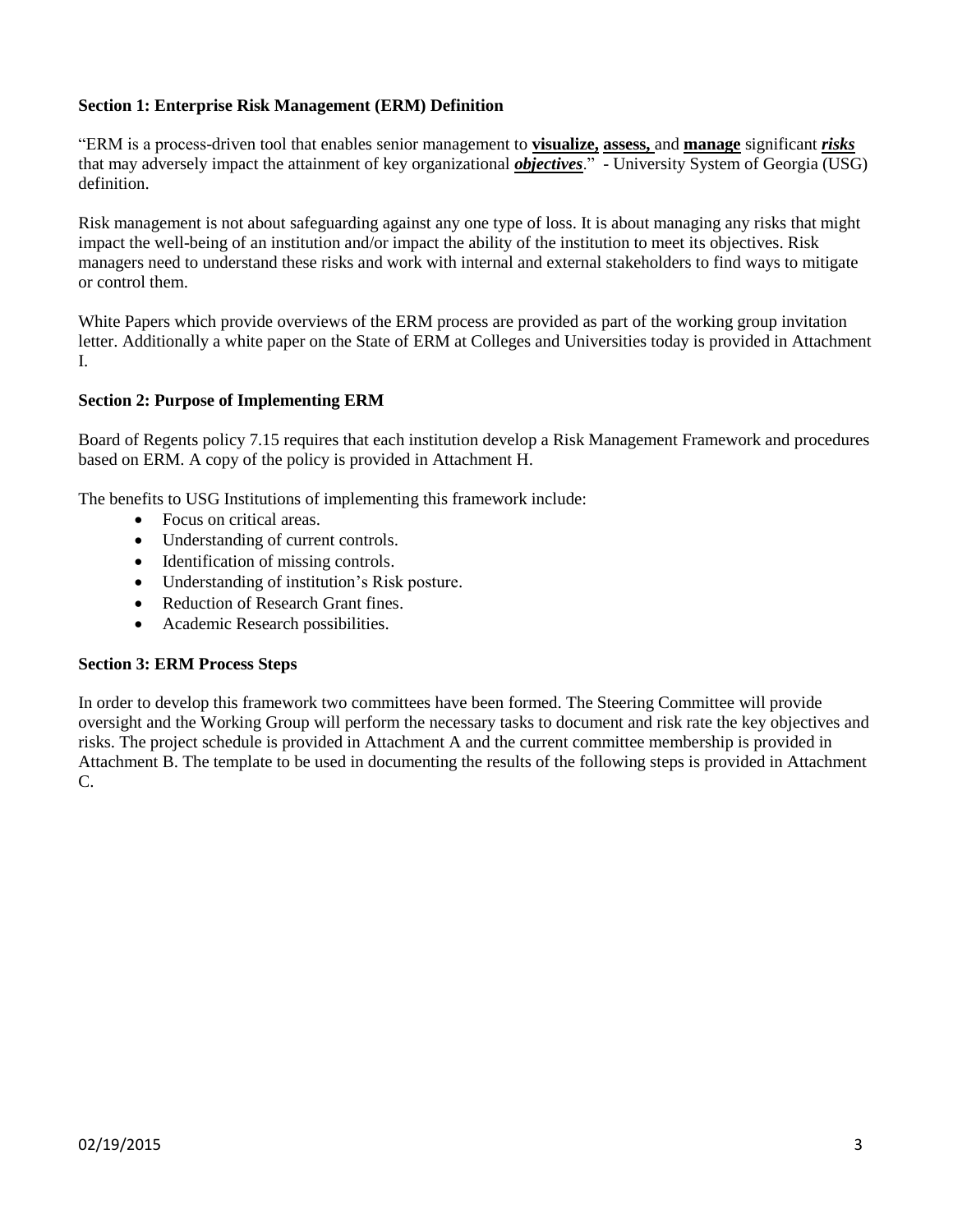#### **Step 1: Define Key Objectives**

*Brainstorm your activities*

ERM focuses on an institution's achievement of its objectives or mission. The first step in the process is to brainstorm the key institutional objectives supported by your department. Consideration should be given to the proposed Clayton State University Strategic Plan's proposed mission, vision, and values. Consideration should also be given to your departmental goals and initiatives already in place. Examples of key objectives that should be considered would include accreditation; distance learning; faculty tenure, academic freedom, and quality; and compliance with NCAA, Federal Grant, Board of Regents and State of Georgia regulations.

In identifying your key objectives the following should be considered:

- Mission, strategic plan and/or vision for the future.
- Objectives and goals, major responsibilities, and purpose.
- Organization and structure.
- Information and transactions processors and availability.
- Regulatory Compliance obligations.

Other examples of Key Objectives and Risks are provided in Attachment D. Key Functional areas to consider in the brainstorming process are provided in Attachment E.

#### *Consolidate the activities*

Review your list and where possible consolidate.

#### *Prioritize the consolidated activities*

Each Key Objective will be assigned to a tier (1, 2, 3 with 1 being the highest) based on importance to the operating of the institution.

#### **Step 2: Document Associated Risks**

*Brainstorm risks for each activity* 

**For each key objective document the associated risks.** A **Risk** is an event that could result in an increased likelihood that an organization would not achieve or would be hindered in achieving an objective. For example, "The number of individuals with a terminal degree who are available to teach English literature decreases."

Ask "What keeps you up at night?"

Risks types are categorized as follows:

- Strategic Affects the USG's ability to achieve goals and objectives.
- Compliance Affects compliance with laws and regulations, safety, and environmental issues, litigation, conflicts of interest, etc.
- Reputational Affects reputation, public perception, political issues, etc.
- Financial Affects loss of assets, technology, etc.
- Operational Affects on-going management processes and procedures.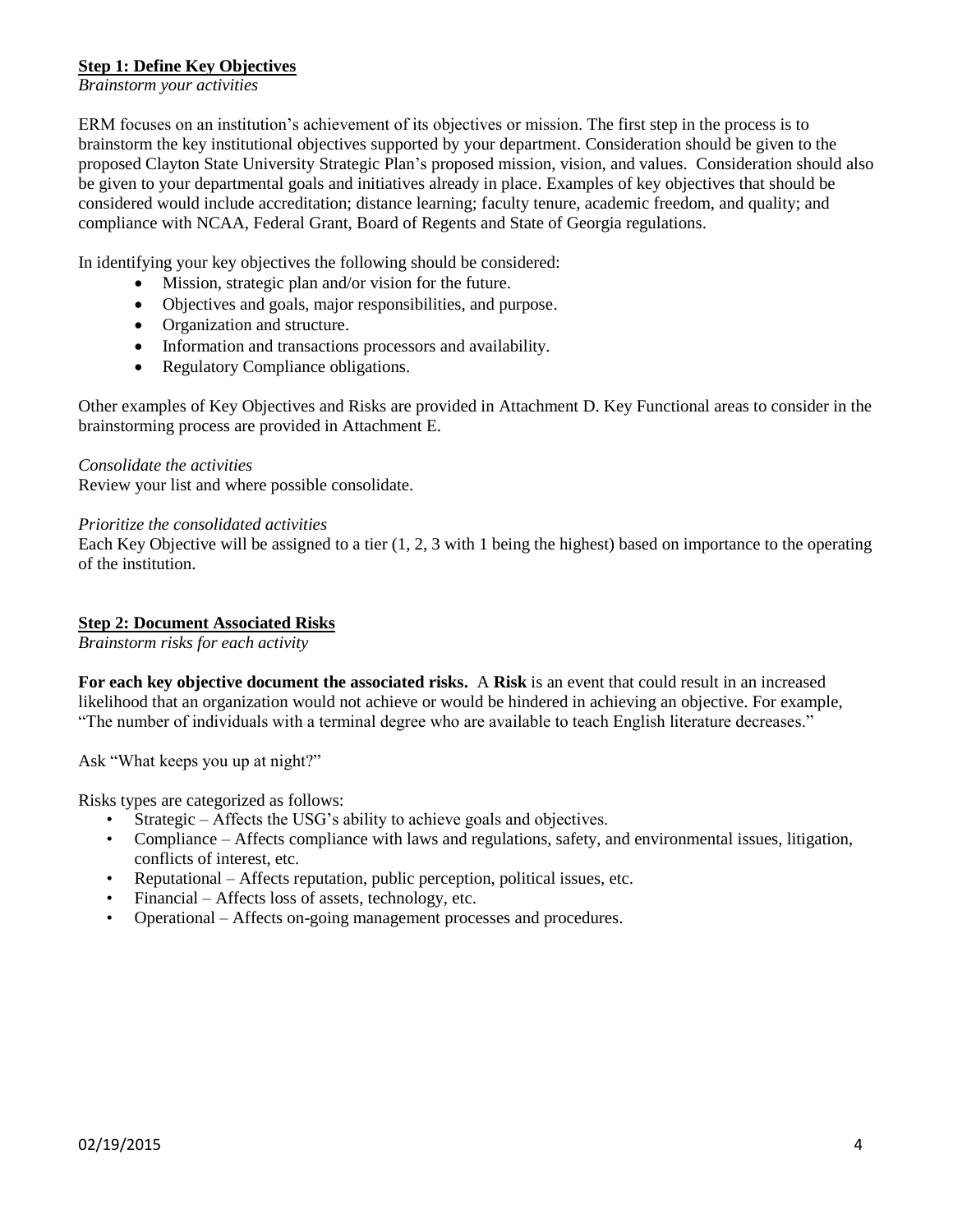#### **Step 3: Assign an Initial Risk Rating**

*Assign the impact and probability ratings for each risk*

The initial assessment should be performed assuming the "worst case scenario" – without any assessment of the effectiveness and completeness of the control environment.

Key Objectives and risks will be assigned a risk score based on potential impact and probability of occurrence.

- **Likelihood of occurring**
	- 1 *low*
	- 2 *medium*
	- 3 *high*
- **Potential impact**

1 – *minor;* unlikely to have a permanent or significant effect on USG's/institution's reputation or achievement of its strategic objectives.

2 - *moderate*; will have a significant impact on USG/institution but can be managed without major impact.

3 - *serious*; will have a significant effect on USG/institution and requires a major effort to manage and resolve the occurrence, as well as its ramifications

4 - *extreme*; will threaten the existence of the USG/institution if not resolved.

#### **Note: The "Adjusted Risk Factor" gives 50% weight to the likelihood of occurrence; this adjustment is necessary to reach a more reasonable spread of risk across the enterprise.**

#### **Step 4: Steering Committee Review**

Once the rankings have been assigned to the initial list, the lists of key objective will be divided into tiers and time frames for review will be assigned to each tier. This project schedule will be reviewed and approved by the steering committee and the working group.

#### **Step 5: Document Controls**

Each key objectives identified by the steering committee as tier 1 will be assigned a project owner who will review and document the existing control environment. For each control the owner will document:

- processes/procedures used to manage and/or mitigate the risks and the associated activities that are performed (reconciliations, receipts, meeting notes, agenda items).
- who is accountable/responsibility for carrying out the procedure.
- who is responsible for monitoring to ensure procedure was completed.

#### **Step 6: Re- assess the Risk Rating**

The secondary assessment will involve the documentation of controls over key objectives and risks within a specific tier and a re-assignment of ratings (impact/probability).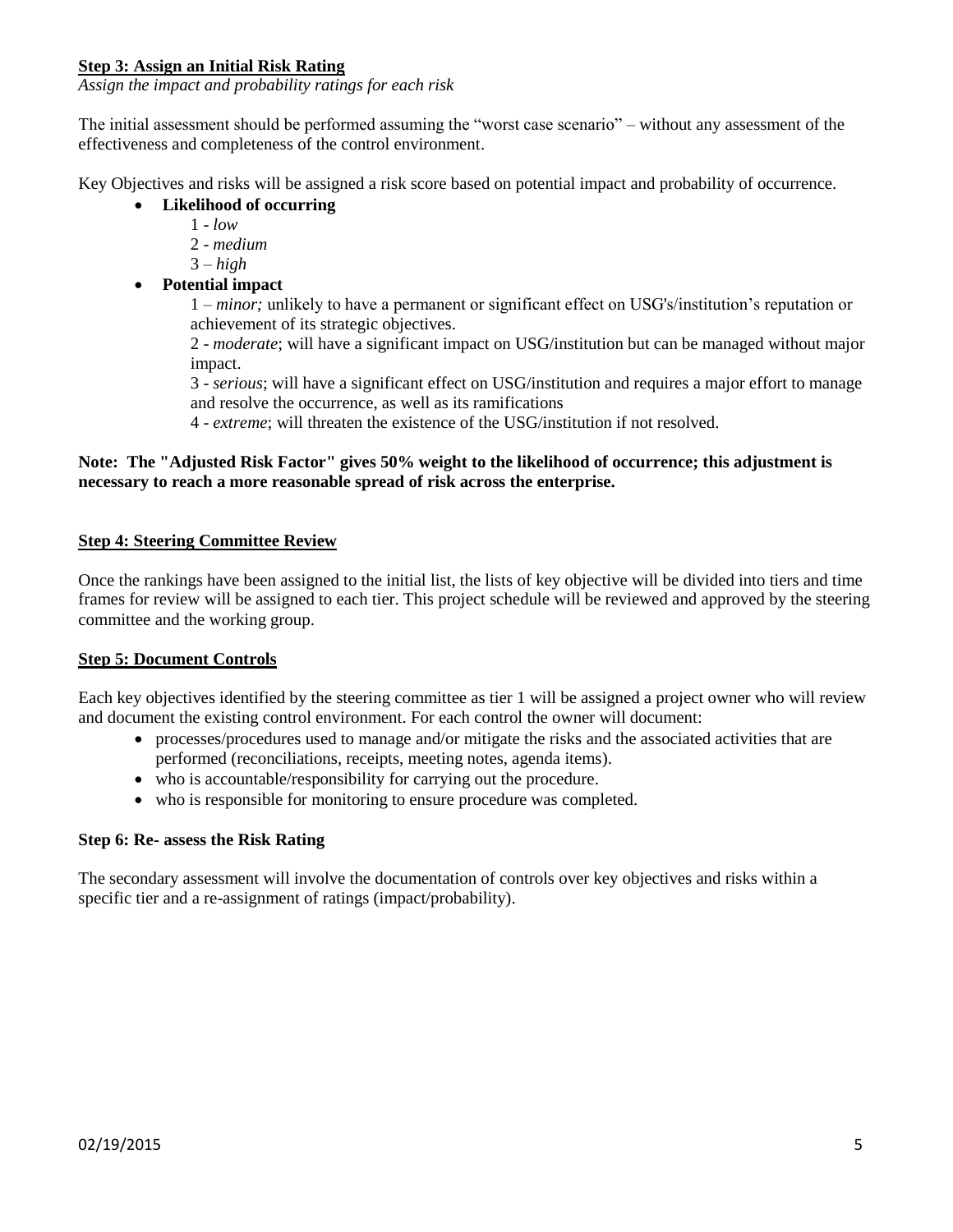#### **Step 7: Document Risk Tolerance**

Information to be considered in defining risk tolerance levels is provided in Attachment F.

#### **Step 8: Develop Mitigation Plans**

For the key objectives that require further review and improvements in the control environment a mitigation plan should be developed. The plan should include the following:

- Name and Description of new the Process.
- How the process will reduce the Key Risk.
- Name of person or group who will implement the process. (This is not necessarily the Enterprise Risk Owner (ERO).
- Major milestones for implementing the process and estimated completion dates.
- Estimate of resources required to implement the process include estimated dollars, headcount or other resources such as new policies and procedures. Additional resources may come from shifting of current resources or may require additional resources from outside of the department.

Example of a Risk Report with mitigation plans is provided in Attachment G.

#### **On- Going**

Repeat Steps 5-7 until all Key Objectives have been reviewed.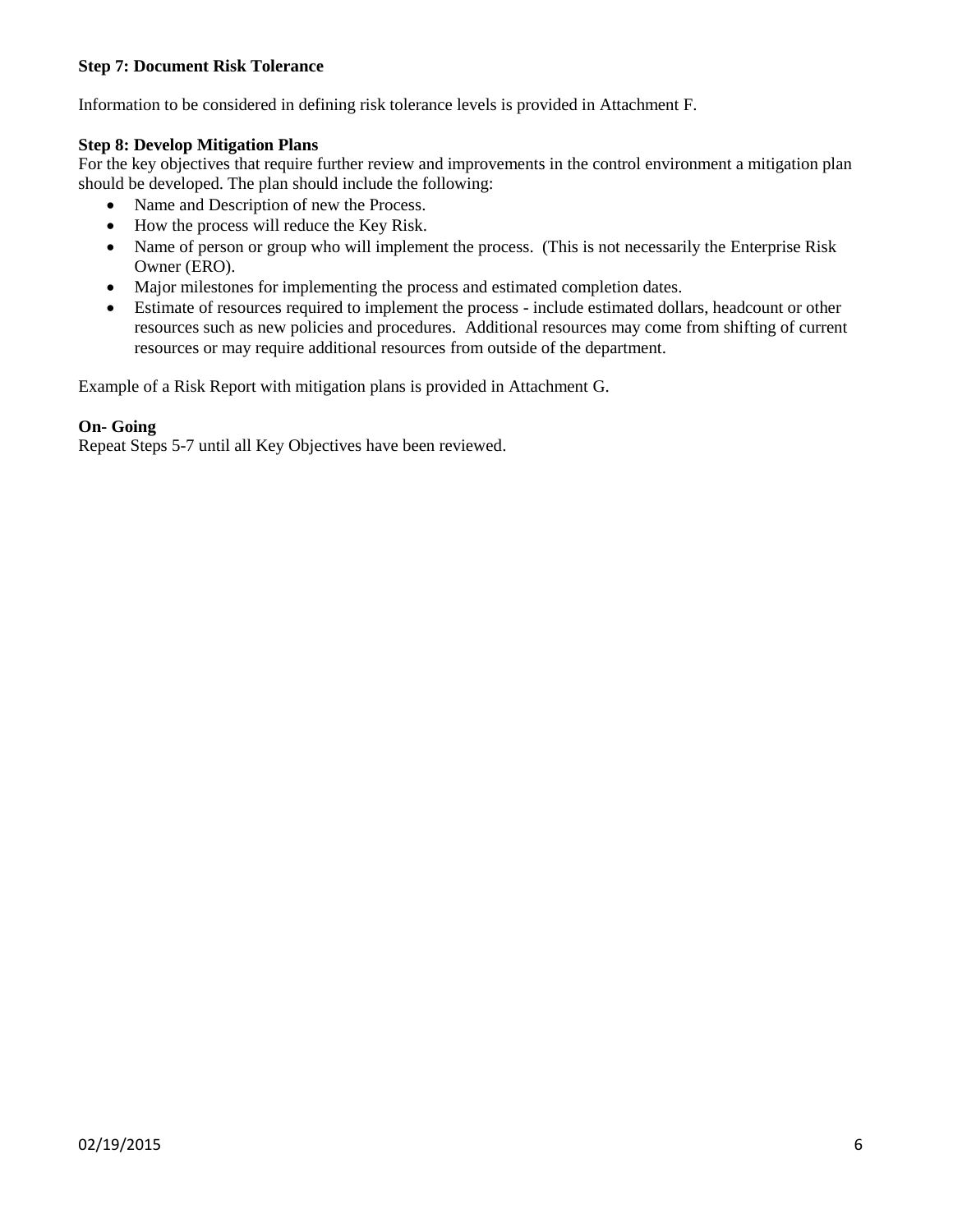Attachments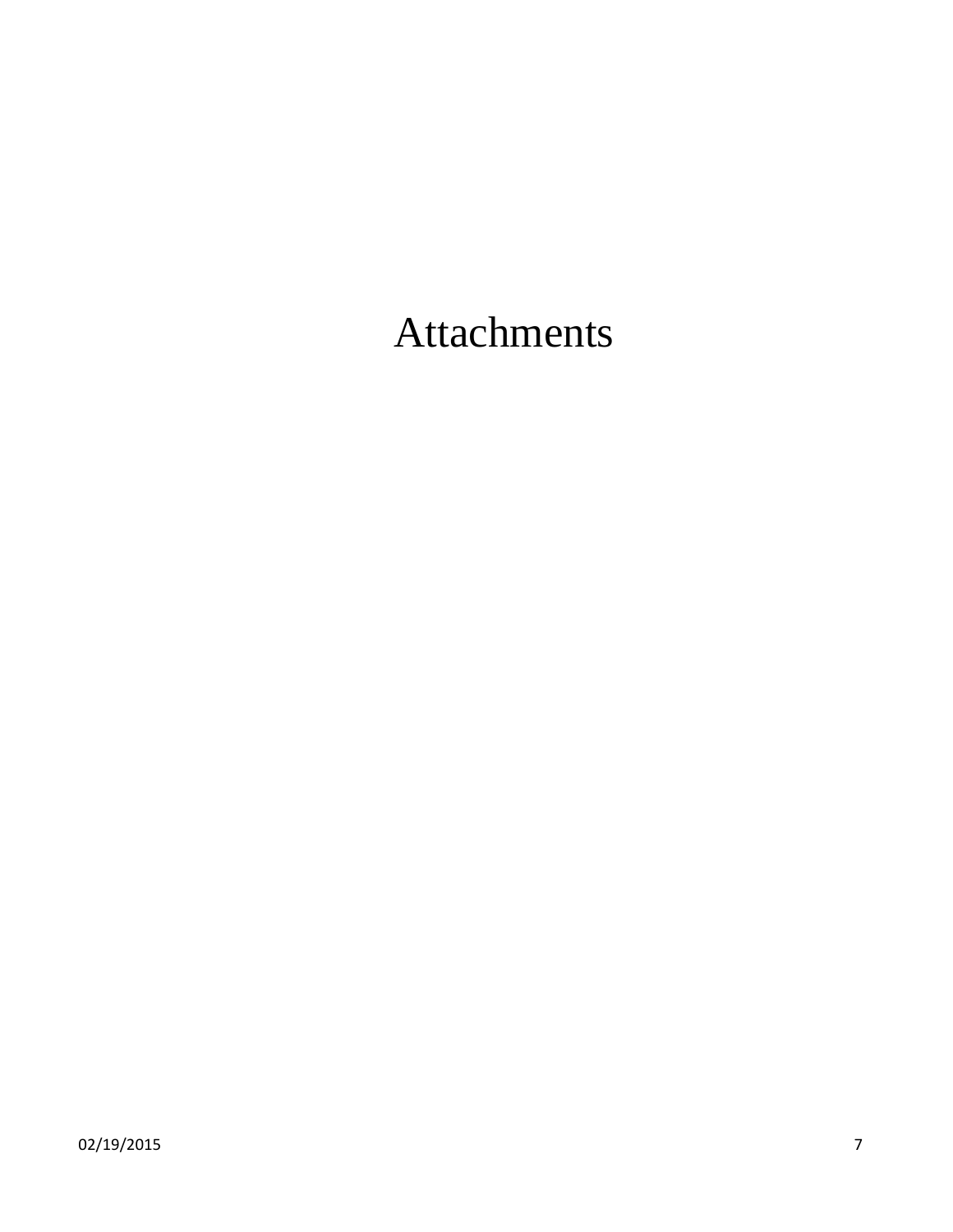### **Attachment A**

## **CSU ERM Project Schedule**

| Phase          | Task                                                                     | <b>Target Date</b> |
|----------------|--------------------------------------------------------------------------|--------------------|
| 1              | <b>President Cabinet Presentation</b>                                    | April 11           |
|                | <b>ERM</b> Project overview                                              |                    |
|                | <b>Introduction to ERM Process</b><br>$\bullet$                          |                    |
|                | Confirm Steering Committee and Working Group membership<br>$\bullet$     |                    |
|                | Approve ERM Charter                                                      |                    |
| $\overline{2}$ | Working Group Kickoff Meeting                                            | April 15, 2011     |
| 3              | <b>Institutional Objectives Interviews</b>                               | April 18 – May 6,  |
|                |                                                                          | 2011               |
| 4              | Present first draft of Institutional Objectives                          | May 16, 2011       |
| 5              | Develop Institution Risks                                                | May 17 - June 15,  |
|                |                                                                          | 2011               |
| 6              | <b>Rank Institutional Risks</b>                                          | July 6-15, 2011    |
| 7              | Develop Key Risk Indicators (KRI) and define institution's risk          | August - September |
|                | tolerance/appetite                                                       | 1, 2011            |
|                | Validate and select KRI                                                  |                    |
|                | Assign Enterprise Risk Owners                                            |                    |
| 8              | Institution Presidents may be asked if they want to volunteer to present | September 8, 2011  |
|                | Major Key Risks to Board of Regents – Opportunity for institution to get | for October BOR    |
|                | focus on their specific issues                                           | meeting            |
| 9              | Develop Enterprise Risk Owner (ERO) Reports                              | January 1, 2012    |
|                | Develop and present ERO risk reviews and action plans to Steering        |                    |
|                | Committee for approval                                                   |                    |
|                | Report KRI and Action Plans to President/sponsor                         |                    |
| 10             | Report KRI and action plans to the Board of Regents                      | February 1, 2012   |
| 11             | Assess institution's ERM program and make suggestion for improvement.    | On-going           |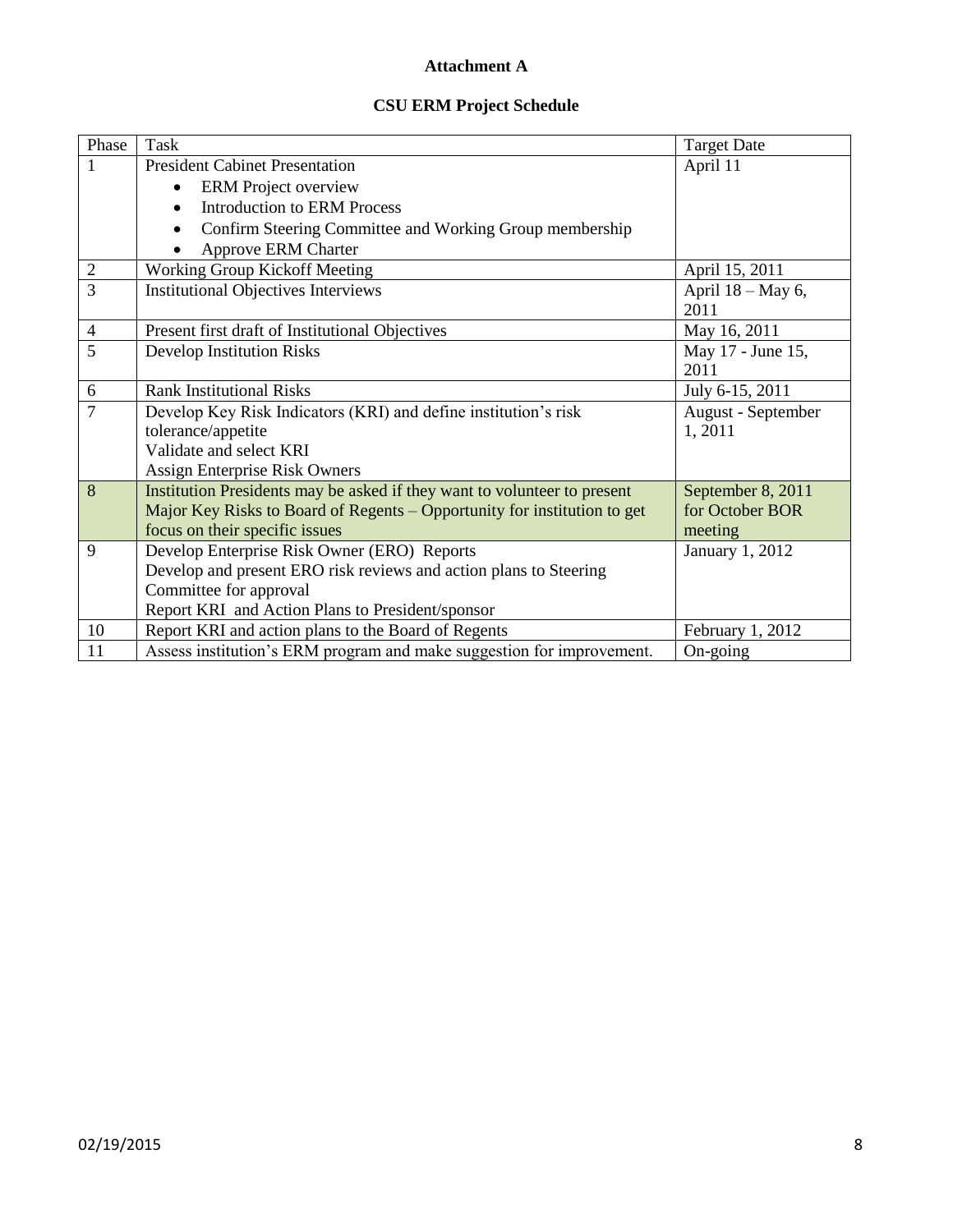**Attachment B**

**CSU ERM Template and Interview Questions provided on separate Excel File.**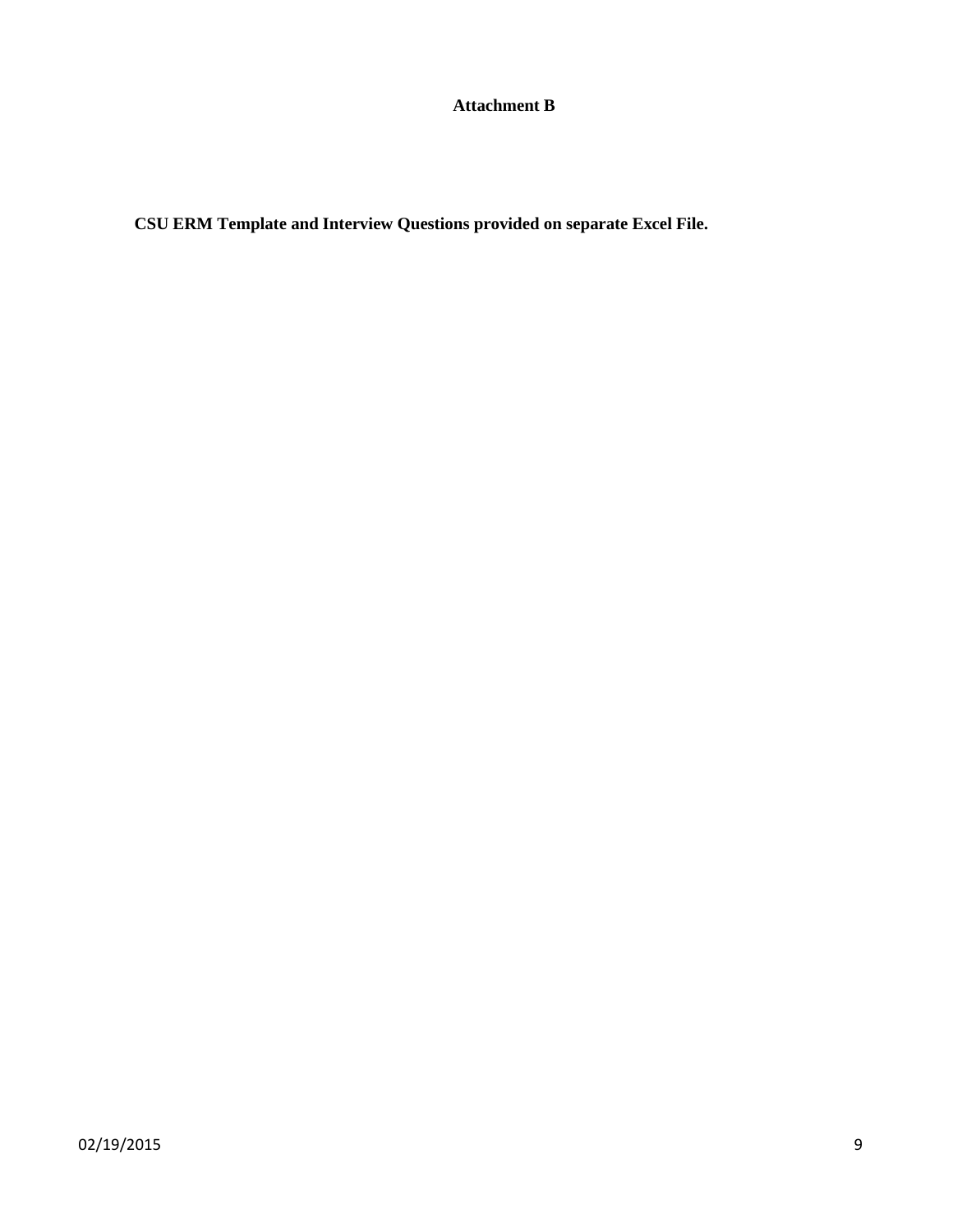## **Attachment C**

## **Key Objectives and Risk Examples**

| <b>Ref</b><br>$\#$      | <b>USG KEY OBJECTIVES</b>                                                                                                                                                                   | <b>Tier</b>    | <b>USG RISKS</b>                                                                                                                                                                                                                                                                                                                            |
|-------------------------|---------------------------------------------------------------------------------------------------------------------------------------------------------------------------------------------|----------------|---------------------------------------------------------------------------------------------------------------------------------------------------------------------------------------------------------------------------------------------------------------------------------------------------------------------------------------------|
| $\mathbf{1}$            | <b>Ensure that all academic programs</b><br>offered by USG campuses are of high<br>and consistent quality.                                                                                  | $\mathbf{1}$   | Academic offerings don't meet market<br>needs and long-term needs of Georgia                                                                                                                                                                                                                                                                |
| $\overline{2}$          | Enhance and protect the USG's name,<br>identity, and reputation among<br>different constituencies.                                                                                          | $\mathbf{1}$   | Significant threat to public reputation or<br>$\bullet$<br>confidence in USG<br>Reputational fallout associated with<br>mismanagement of<br>donated/endowment/Foundation funds                                                                                                                                                              |
| $\overline{\mathbf{3}}$ | Foster enduring cultural change that<br>results in consistent and quality<br>management of USG and operations<br>Governance, Risk, Compliance and<br>Control (GRCC) practices.              | $\mathbf{1}$   | <b>Pandemic Flu</b><br>$\bullet$<br>Major catastrophic event on a campus<br>$\bullet$<br>unprepared to handle (active shooter,<br>hurricane, fire, earthquake, flood)<br>Loss of federal funding due to a poor<br>$\bullet$<br>federal audit (time & effort reporting,<br>indirect costs, etc.)                                             |
| $\overline{\mathbf{4}}$ | <b>Facilitate and coordinate execution of</b><br>the USG's strategic plan.                                                                                                                  | $\mathbf{1}$   |                                                                                                                                                                                                                                                                                                                                             |
| 5                       | Ensure that the budget meets the needs<br>of the USG through management of<br>revenue and expenses.                                                                                         | $\mathbf{1}$   | Downturn in economy (state tax revenue)<br>$\bullet$<br>affecting state appropriations<br><b>Reduction in Federal research dollars</b><br>due to downturn in economy or<br>significant compliance event at an<br>institution<br>Reduction in enrollment due to increased<br>competition from online and for-profit<br>educational providers |
| 6                       | The USG will improve graduation and<br>retention rates by institution and sector.                                                                                                           | $\mathbf{1}$   |                                                                                                                                                                                                                                                                                                                                             |
| $\overline{7}$          | Increase capacity to meet the needs of<br>future growth while maintaining safe<br>and effective facilities that protect the<br>natural environment and campus<br>community.                 | $\overline{2}$ | Aging faculty with no plans for<br>$\bullet$<br>replacement and overall throughput is<br>reduced<br>Not ready for additional 100K students<br>in 10 years<br>Significant near-term enrollment<br>$\bullet$<br>increases that exceed capacity                                                                                                |
| 8                       | Ensure a highly reliable, robust and<br>secure technology infrastructure to<br>support the education and inspiration of<br>Georgia's leaders of tomorrow.                                   | $\overline{2}$ | Minimal back-up and recovery for IT<br>$\bullet$<br>infrastructure                                                                                                                                                                                                                                                                          |
| 9                       | Initiate systematic leadership<br>development and succession planning<br>efforts to ensure the System capability<br>to strategically manage the enterprise<br>both now and into the future. | $\overline{2}$ | $\bullet$                                                                                                                                                                                                                                                                                                                                   |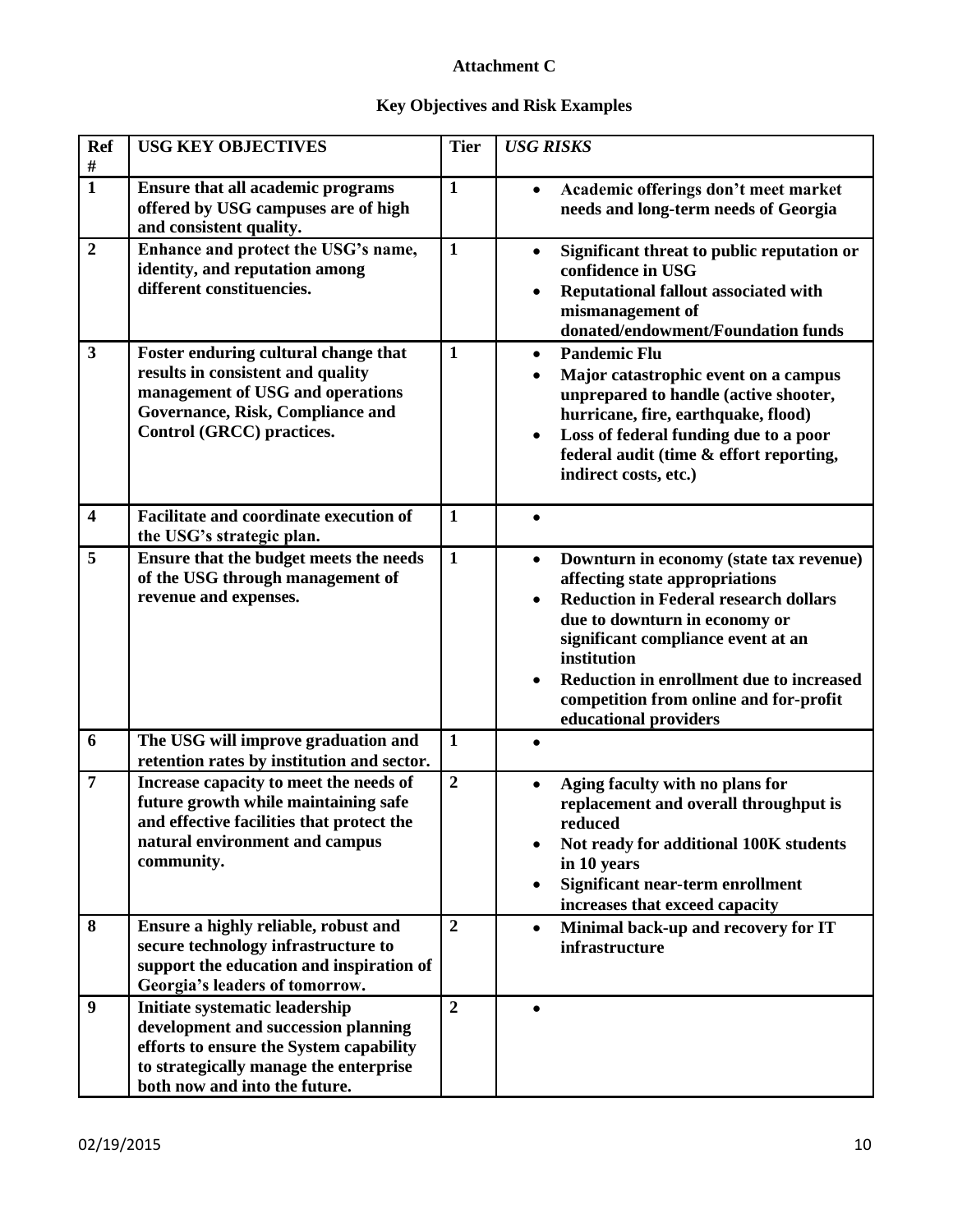| 10 | <b>Ensure that USG Presidents are</b><br>provided robust and effective legal<br>advice through increased focus on<br>employment law and other higher<br>education legal matters and through<br>enhanced training of USG attorneys. | $\overline{2}$          |                                                                                            |
|----|------------------------------------------------------------------------------------------------------------------------------------------------------------------------------------------------------------------------------------|-------------------------|--------------------------------------------------------------------------------------------|
| 11 | Work with the student advisory council<br>to facilitate the presentation of student<br>perspective to the Board, the Chancellor<br>and senior management.                                                                          | $\overline{2}$          |                                                                                            |
| 12 | The USG will enhance and encourage<br>the creation of new knowledge and basic<br>research across all disciplines.                                                                                                                  | $\overline{2}$          |                                                                                            |
| 13 | Georgia has a diverse population that<br>will be reflected in the USG's<br>enrollment.                                                                                                                                             | $\overline{2}$          | $\bullet$                                                                                  |
| 14 | Ensure USO staff has ready access to the<br>USG data they need to perform their<br>professional responsibilities in a timely<br>manner.                                                                                            | $\overline{\mathbf{3}}$ |                                                                                            |
| 15 | Strengthen the USG by generating<br>support from external groups.                                                                                                                                                                  | $\overline{\mathbf{3}}$ |                                                                                            |
| 16 | Demonstrate that the USG is meeting<br>the needs of employers in the graduates<br>that it produces.                                                                                                                                | $\overline{3}$          |                                                                                            |
| 17 | <b>Optimize asset and portfolio</b><br>management for strategic stewardship of<br>real estate and capital resources.                                                                                                               | 3                       |                                                                                            |
| 18 | <b>Ensure that USG debt capacity is</b><br>properly managed so as to support the<br>continued growth of the USG.                                                                                                                   | $\overline{\mathbf{3}}$ | Increased exposure in bond market<br>increasing cost of capital for use in<br>construction |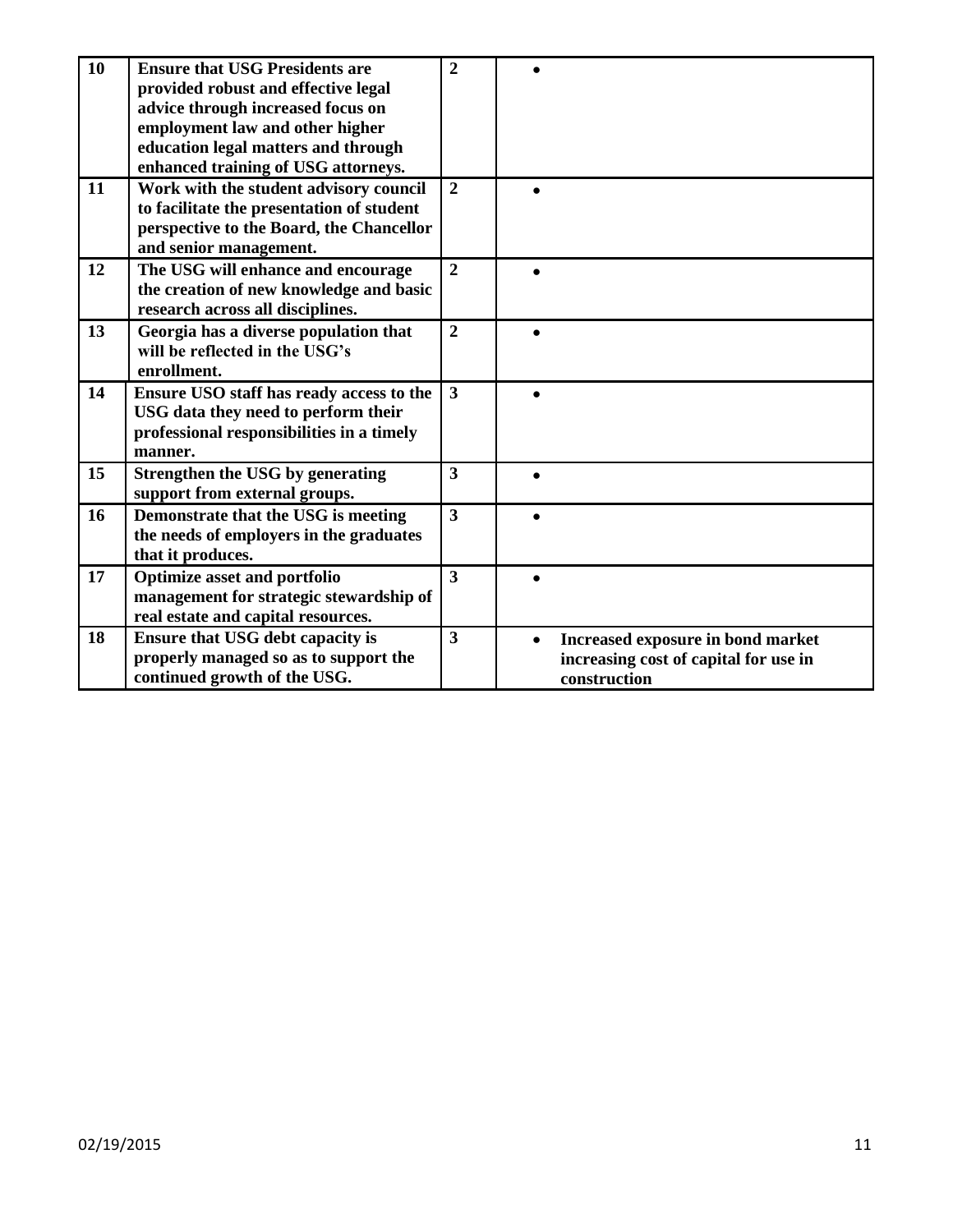#### **Attachment D**

#### **Functional areas to consider**



**COSO - Committee of Sponsoring Organizations of the Treadway Commission**

| <b>Risk Areas Academic Affairs</b> | <b>Research</b>               | <b>Student Affairs</b>       |
|------------------------------------|-------------------------------|------------------------------|
| Academic freedom                   | Accounting                    | Academic standards           |
| Academic quality                   | Animal research               | Admissions/retention         |
| Accreditation                      | Clinical research             | Alcohol and drug policies    |
| Joint programs                     | Environmental and lab safety  | Athletics                    |
| Distance learning                  | Hazardous materials           | Code of conduct              |
| Faculty conflict of interest       | Human subjects                | Crime on campus              |
| Graduation rates/ student learning | Lab safety                    | Diversity                    |
| outcomes                           |                               |                              |
| Grievance procedures               | Patenting                     | <b>Experiential programs</b> |
| Promotion and tenure               | Security                      | Financial aid                |
| Recruitment/competition            | <b>Technology Transfer</b>    | Fraternities and sororities  |
| Free speech                        |                               |                              |
| <b>International students</b>      |                               |                              |
| Privacy                            |                               |                              |
| Student debt                       |                               |                              |
| Study abroad                       |                               |                              |
| <b>Financial Risk Areas</b>        | <b>Information Technology</b> | <b>Facilities</b>            |
| Auditor independence               | Back-up procedures            | Accessibility                |
| <b>Budget</b>                      | Communications systems        | Auto/Fleet                   |
| Cash management                    | Cyber liability               | Disaster preparedness        |
| Conflict of interest               | Data protection               | Maintenance and condition    |
| Contracting and purchasing         | End-user training             | Outsourcing                  |
| Cost management                    | Incident response             | Pollution                    |
| Depletion of endowment principal   | Network integrity             | Safety                       |
| <b>Enrollment</b> trends           | Privacy                       | Security                     |
| Financial aid                      | Security                      | Transportation               |
| Financial exigency plan            | Staffing and support          |                              |
| Fundraising                        | System capacity               |                              |
| High-risk investments              |                               |                              |
| Insurance                          |                               |                              |
| Investment oversight               |                               |                              |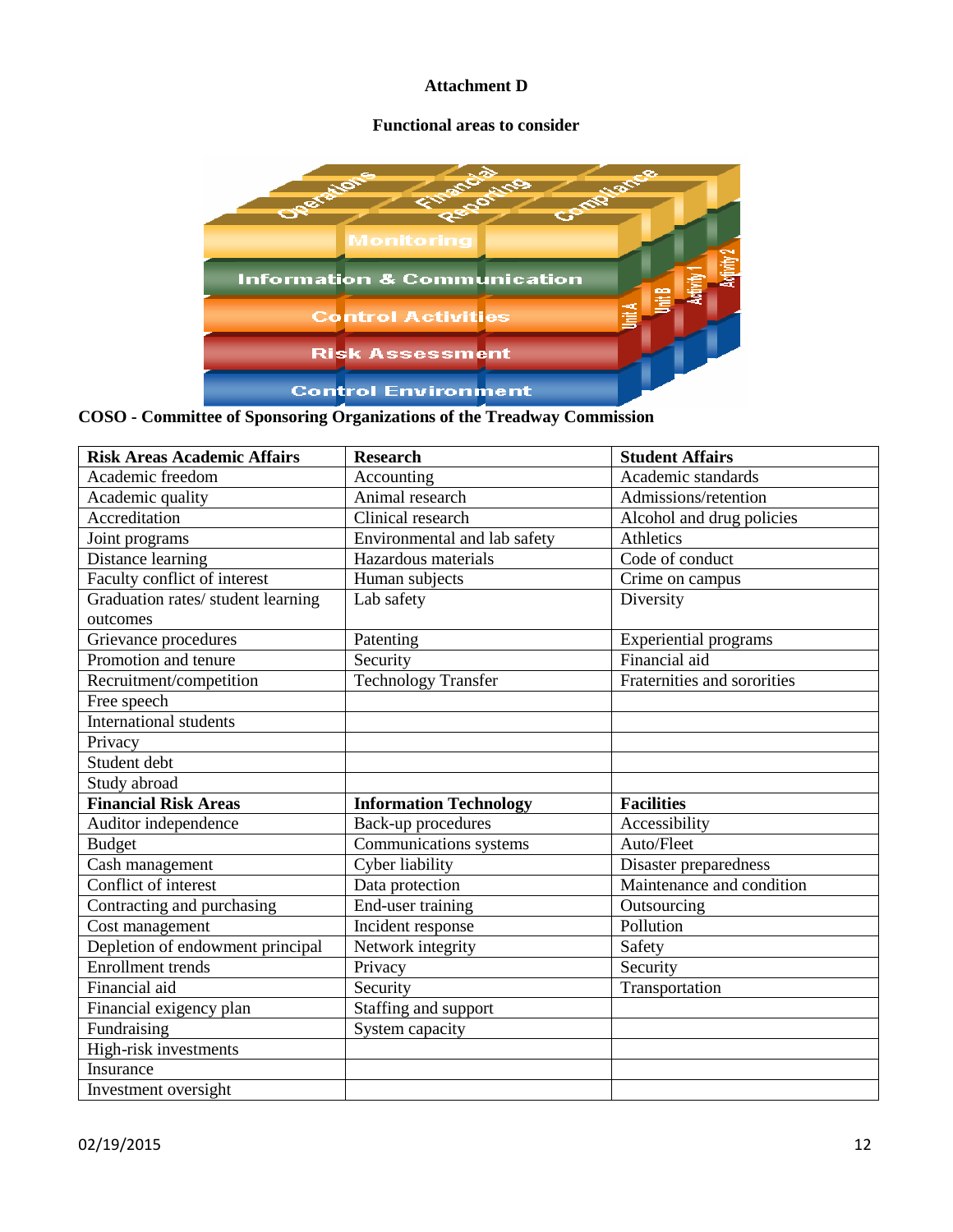#### **Attachment E**

#### **Defining risk tolerance**

Risk tolerance is the acceptable level of variation relative to the achievement of a specific objective, and should be weighed using the same unit of measure applied to the relative objective

- Risks with high impact and likelihood are typically avoided and risk mitigation actions are undertaken to halt and exit activities that create such risk
- Risks with low impact and likelihood are typically accepted as part of the cost of doing business
- Risks that fall in between may require measures to reduce the impact and/or likelihood of the risks through strengthening or automation of controls.

Risks may be managed by using one or more of the following methods:

- **Avoid** (eliminate, withdraw from or do not become involved in an activity creating risk);
- **Retain** (accept the risk and plan for the expected impact);
- **Transfer**/**Share** (move the risk to another party by hedging against undesired outcome or reduce the risk through processes such as insurance); and,
- **Reduce** (control the risk through additional or optimized controls).
- **Major Risks** must be identified to the Board & Chancellor as soon as possible and managed by the Board. Major Risks:
	- Impair the achievement of a strategic goal or objective;
	- Result in substantial financial costs in excess of the impacted institution's ability to pay or that may jeopardize its mission;
	- Create significant damage to an institution's or USG's reputation; or,
	- Require intervention by the Board and/or an external body.
- **Significant Risks** must be included in and reported as part of ERM risk reporting.



#### **Risk Tolerance Map**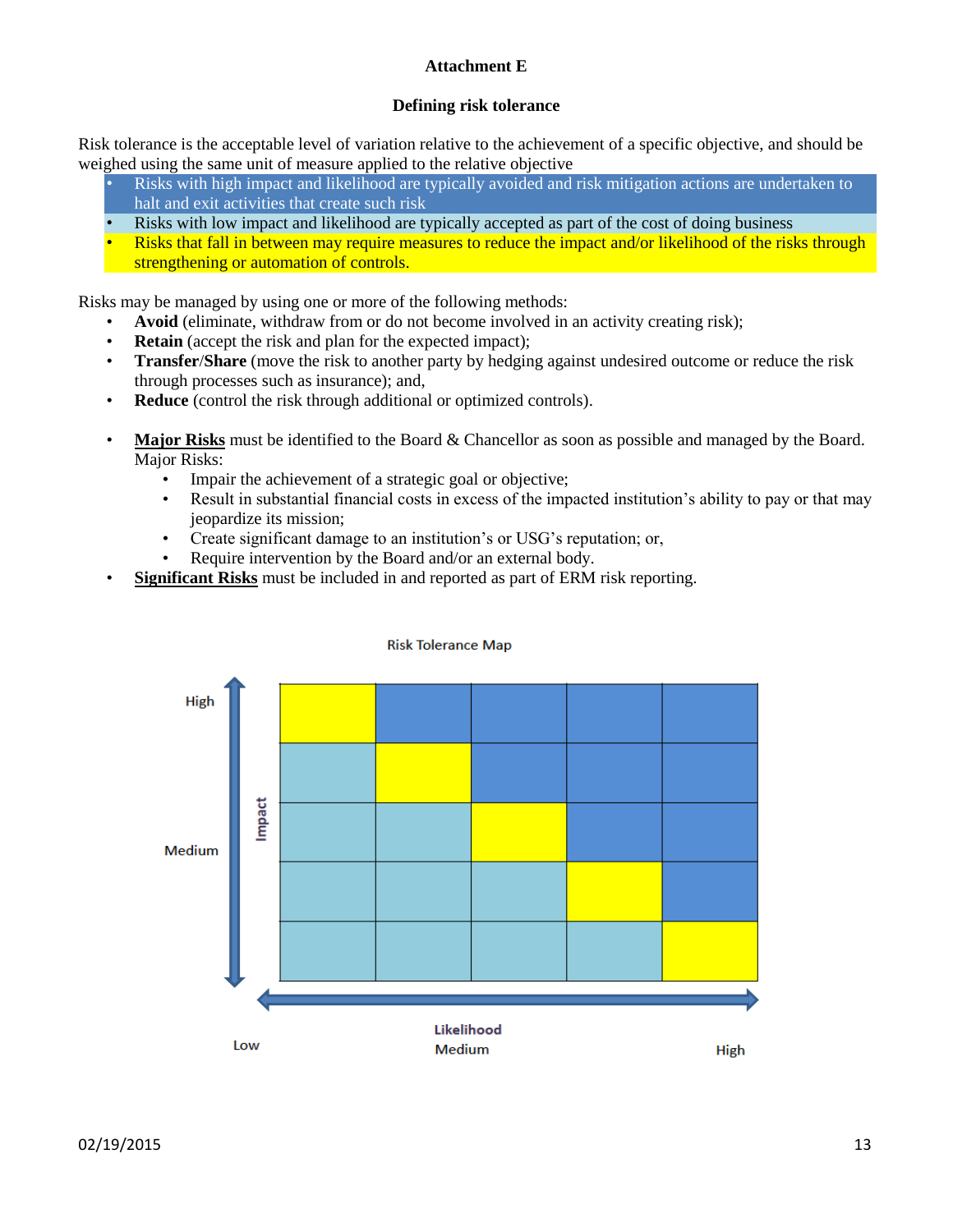#### **Attachment F Example of a Risk Report**

| <b>Mitigating Activities</b>                            | Objective                                                       | Responsible Party, Planned Activities, Dates &                                                     |
|---------------------------------------------------------|-----------------------------------------------------------------|----------------------------------------------------------------------------------------------------|
|                                                         |                                                                 | Resources                                                                                          |
|                                                         |                                                                 | Key Risk Area #X "Unfavorable financial or operational performance of YYY negatively impacts USG's |
| ability to perform and provide required outcomes."      |                                                                 |                                                                                                    |
|                                                         |                                                                 |                                                                                                    |
| Enterprise Risk Owner: John Black, Vice Chancellor zzz. |                                                                 |                                                                                                    |
|                                                         |                                                                 | 3a. RISK COMPONENT: The USG's ability to complete GHTF projects could be restricted due to         |
| unfavorable actions by ABC.                             |                                                                 |                                                                                                    |
|                                                         |                                                                 | (1) CONTROL OBJECTIVE: Enhanced Communication between the BOR System Office and the ABC            |
| staff.                                                  |                                                                 |                                                                                                    |
| Strategy to include:                                    | Ensure timely and accurate                                      | Person/group responsible for implementing the                                                      |
| 1) one annual (at a minimum)                            | information is provided to                                      | Process:<br>Joint effort between LMN and JKL Staff                                                 |
| face to face meeting with<br>each department to discuss | Agencies. Nurture<br>relationship with Agencies.                |                                                                                                    |
| BOR performance and                                     |                                                                 | Planned activities and target date for                                                             |
| 2) one annual (at a minimum)                            |                                                                 | implementation of the process:                                                                     |
| teleconference call with each                           |                                                                 | Hold Agencies teleconference by July 2011.                                                         |
| department.                                             |                                                                 | Annual face to face meeting with Agencies to                                                       |
|                                                         |                                                                 | occur prior to year end 2011. Devise plan for                                                      |
|                                                         |                                                                 | 2012 for formal contact with Agencies.                                                             |
|                                                         |                                                                 |                                                                                                    |
|                                                         |                                                                 | Resources Required and possible source:                                                            |
|                                                         |                                                                 | Agencies are requesting timely information for                                                     |
|                                                         |                                                                 | projects as well as other information of existing                                                  |
|                                                         |                                                                 | ABC projects. JKL Staff will need to coordinate                                                    |
|                                                         |                                                                 | with LMN to get this information. DEF and GHI                                                      |
|                                                         |                                                                 | are to be notified that they must provide                                                          |
|                                                         |                                                                 | reports/updates.                                                                                   |
|                                                         |                                                                 | (2) CONTROL OBJECTIVE: Better Manage Communication Amongst QWE, Institutions and                   |
| <b>Foundations</b>                                      |                                                                 |                                                                                                    |
| <b>FORMALIZE AND</b>                                    | Ensure timely and accurate                                      | Person/group responsible for implementing the                                                      |
| <b>MEMORIALIZE</b><br>PROCEDURES AND                    | individual project<br>information is provided to                | Process:<br>Led by ABC Staff and supported by JKL                                                  |
| <b>GUIDELINES:</b>                                      | DEF.                                                            |                                                                                                    |
| Establish and implement                                 |                                                                 | Planned activities and target date for                                                             |
| policy that requires                                    |                                                                 | implementation of the process:                                                                     |
| departments to notify BOR                               |                                                                 | Ongoing once the policy is established and                                                         |
| System Office as to all                                 |                                                                 | communicated. Participate in conference calls                                                      |
| communications and                                      |                                                                 | with rating agency and review reports to be                                                        |
| correspondences with DEF                                |                                                                 | submitted by institutions and foundations to                                                       |
|                                                         |                                                                 | Rating Agency.                                                                                     |
|                                                         |                                                                 | Resources Required and possible source:                                                            |
|                                                         |                                                                 | Depending on frequency of inquiries and requests                                                   |
|                                                         |                                                                 | for information from ABC, XYZ staff may have to                                                    |
|                                                         |                                                                 | be re-aligned and/or supplemented.                                                                 |
|                                                         |                                                                 |                                                                                                    |
|                                                         | (3) CONTROL OBJECTIVE: Communication with BNM and DEF officials |                                                                                                    |
| <b>ENHANCED</b>                                         | Provide better data to BNM                                      | Person/group responsible for implementing the                                                      |
| <b>AVAILABILITY OF PPV</b>                              | and DEF officials                                               | Process:                                                                                           |
| <b>PORTFOLIO REPORTS:</b>                               |                                                                 | <b>HJK Staff</b>                                                                                   |
| Continue to post Reports to                             |                                                                 |                                                                                                    |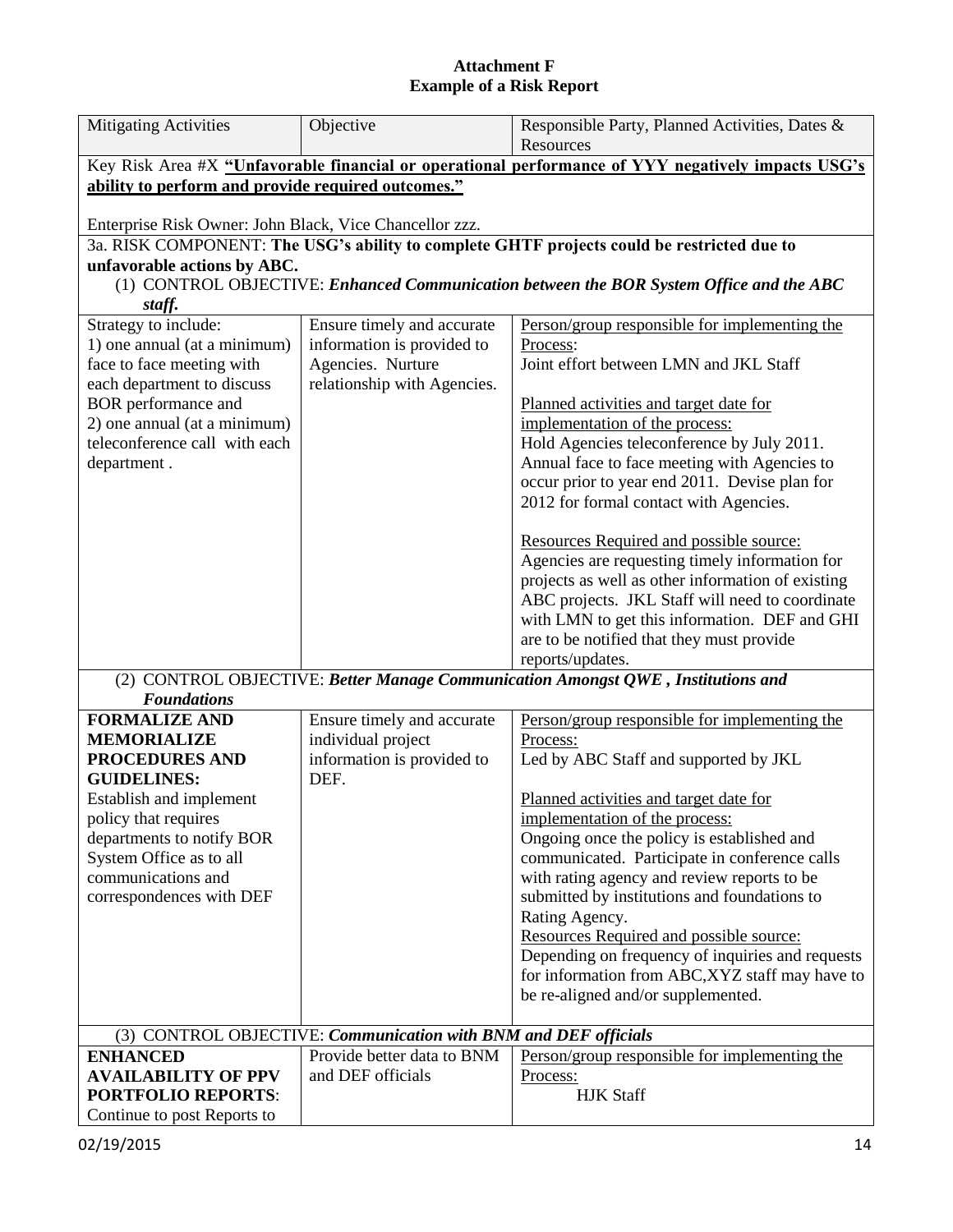| <b>Mitigating Activities</b>                                                      | Objective | Responsible Party, Planned Activities, Dates &                                                                                                                                                                                                                                                                                                                                                                                                                                                                                      |
|-----------------------------------------------------------------------------------|-----------|-------------------------------------------------------------------------------------------------------------------------------------------------------------------------------------------------------------------------------------------------------------------------------------------------------------------------------------------------------------------------------------------------------------------------------------------------------------------------------------------------------------------------------------|
|                                                                                   |           | Resources                                                                                                                                                                                                                                                                                                                                                                                                                                                                                                                           |
| The BOR's web site and hold<br>annual presentation of DCF<br>performance for GFD. |           | Planned activities and target date for<br>implementation of the process:<br>Continue posting DER on the BOR's web site.<br>Provide annual Updates for all of FGT. Monthly<br>posting of information on web site. By April of<br>2011, provide annual update to DEF. By July<br>2011, establish schedule for MNB annual<br>presentation.<br>Resources Required and possible source:<br>Possibilities of having outside SDR assist in the<br>formal publishing of annual SWE Report.<br>Therefore, additional funds may be needed for |
|                                                                                   |           | production of annual Report.                                                                                                                                                                                                                                                                                                                                                                                                                                                                                                        |
|                                                                                   |           | 3b. RISK COMPONENT: Unachievable criteria, many other things, analysis and management results in non-                                                                                                                                                                                                                                                                                                                                                                                                                               |
|                                                                                   |           |                                                                                                                                                                                                                                                                                                                                                                                                                                                                                                                                     |

performing BHGF projects. (1) CONTROL OBJECTIVE: *Develop Operation Manual*

|--|--|--|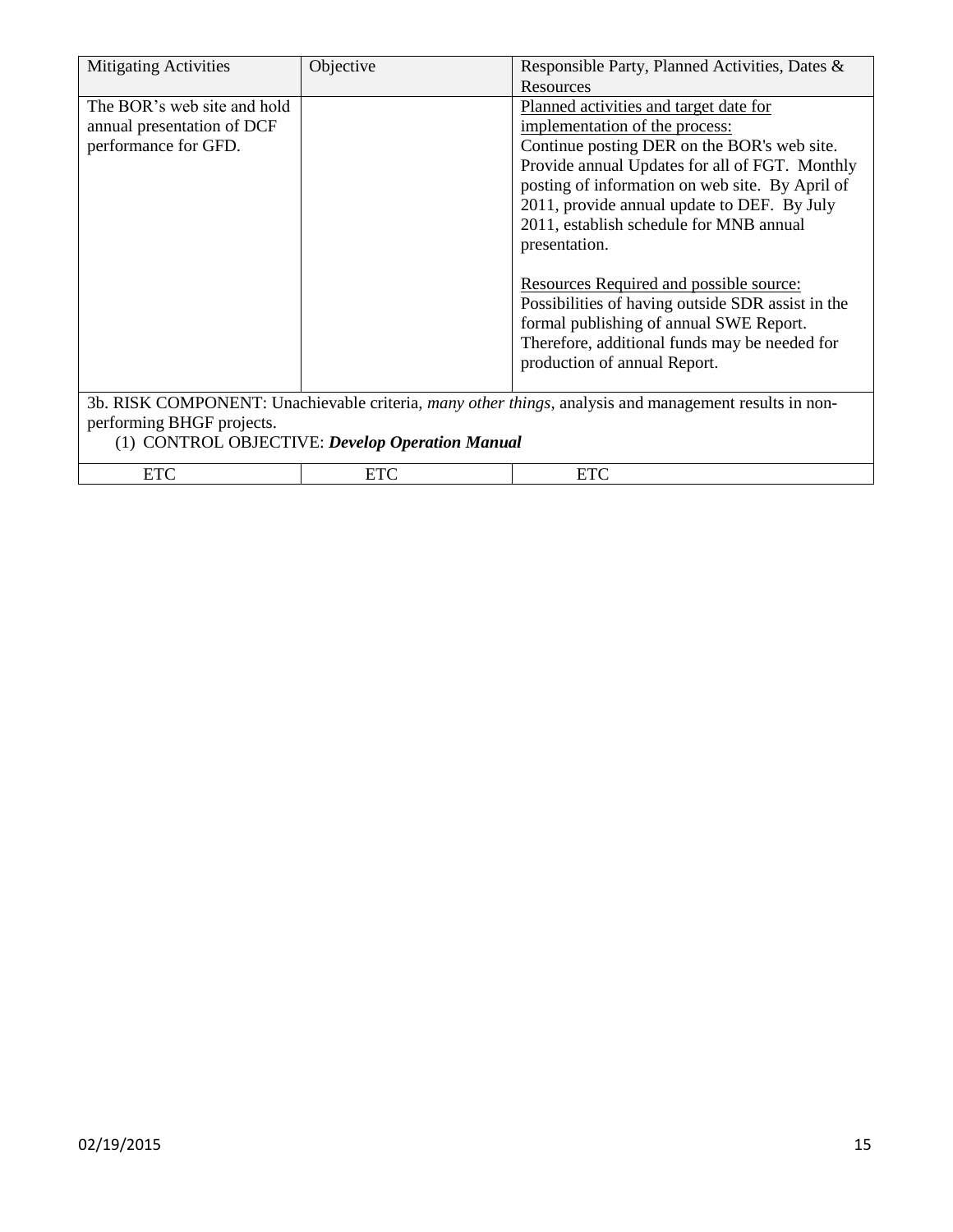#### **Attachment G Board of Regents Policy**

[http://www.usg.edu/policymanual/section7/policy/7.15\\_risk\\_management\\_policy/](http://www.usg.edu/policymanual/section7/policy/7.15_risk_management_policy/)

#### **7.15 Risk Management Policy**

#### **7.15.1 Risk**

Risk refers to the probability of an event and potential consequences to an organization associated with that event's occurrence. Risks do not necessarily exist in isolation from other risks; as a result, a series of risk events may result in a collective set of consequences that is more impactful than the discrete set of consequences associated with risk events taking place in isolation. Risk is inherent to any activity. It is neither possible, nor advantageous, to entirely eliminate risk from an activity without ceasing that activity. The safest ships are the ones that do not sail, but that is not what they are designed for.

A risk is defined as **Major** when the combination of an event's probability and the potential consequences is likely to:

- 1. Impair the achievement of a University System of Georgia (USG) strategic goal or objective;
- 2. Result in substantial financial costs either in excess of the impacted institution's ability to pay or in an amount that may jeopardize the institution's core mission;
- 3. Create significant damage to an institution's reputation or damage to the USG's reputation; or,
- 4. Require intervention in institutional or USG operations by the Board of Regents and/or an external body.

**Major Risks** are a subset of the larger category of **Significant Risks** referenced in the Risk Management Policy. **Major Risks** are the most critical risks and must meet the definition of **Major Risk** as defined in Section 7.15.1 of this Policy Manual. **Significant Risks** includes **Major Risks** but also include less critical risks. The definition of **Significant Risk** will be detailed in the System-level procedures manual referenced in Section 7.15.5.4 of this Policy Manual. However, the level at which a risk becomes **Significant** will vary by institution given each institution's risk tolerance, resources, and ability to manage risk events. (BoR Minutes, August 2010)

#### **7.15.2 Purpose**

The Board of Regents recognizes that the proper management of risk is a core leadership function that must be practiced throughout the USG. The Enterprise Risk Management (ERM) framework shall be the accepted framework for USG risk management. ERM is defined as a process-driven tool that enables management to visualize, assess, and manage significant risks that may adversely impact the attainment of key organizational objectives. It is the responsibility of USG and institutional leaders to identify, assess, and manage risks using the ERM process. The successful implementation of ERM policies and practices can enhance potential opportunities to help achieve organizational objectives.

Some level of risk is not only expected in normal everyday activities but can be beneficial. However, acceptance of risk shall not include:

- 1. Willful exposure of students, employees, or others to unsafe environments or activities;
- 2. Intentional violation of federal, state, or local laws;
- 3. Willful violation of contractual obligations; or,
- 4. Unethical behavior.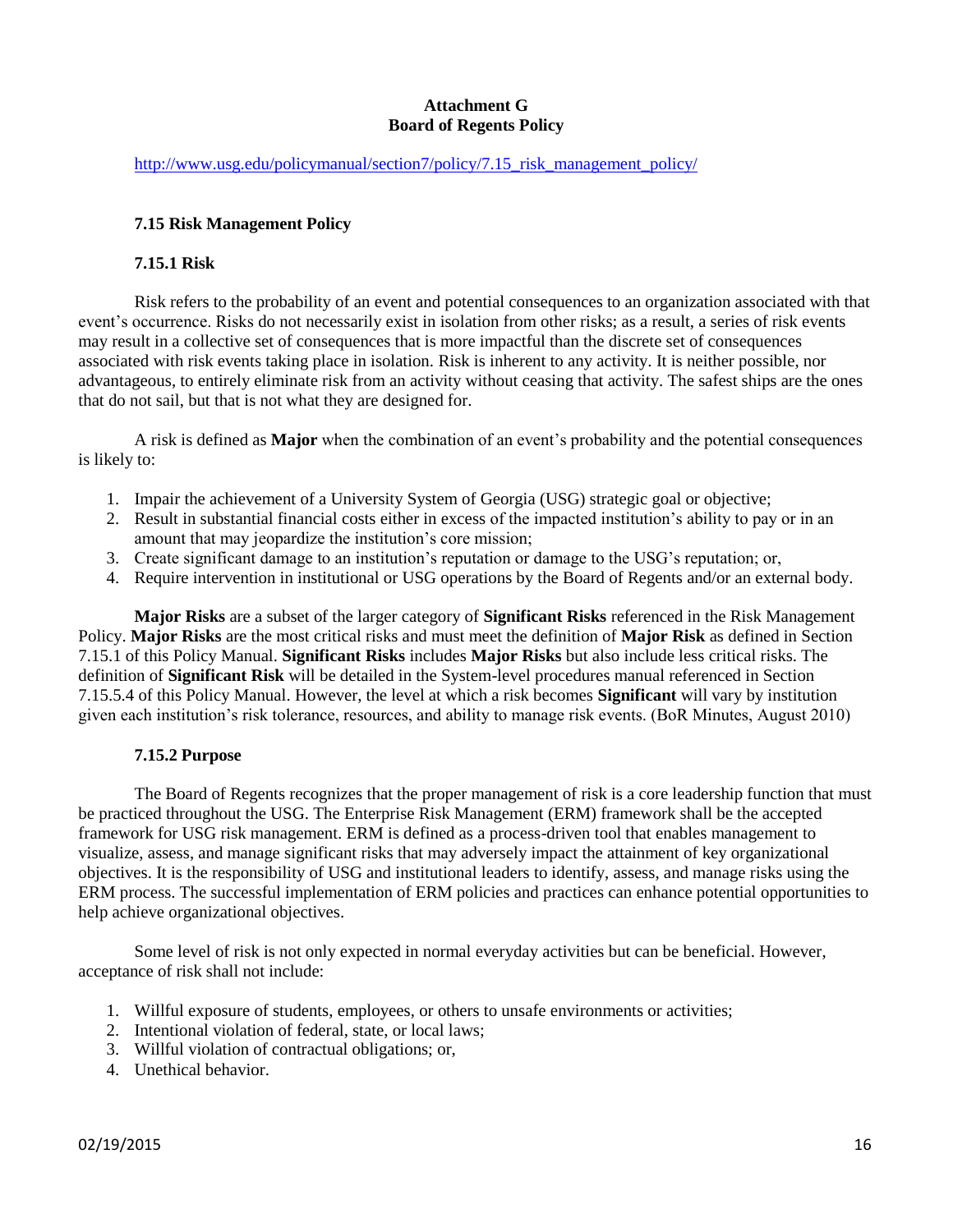Risk management decisions should be made after conducting a cost-benefit analysis; such analysis should take into account the potential costs associated with the identified risk should the risk event take place as compared to the costs associated with mitigating the risk. It should be noted that these costs are not only financial but may also include substantial damage to reputation, opportunity costs, potential litigation, distraction from core missions, obsolescence and others.

While it is challenging to properly assess some risk events prior to them happening, Major Risks that could result in significant long-term damage to the USG or a USG institution must be identified to the Board and the Chancellor as soon as possible. Acceptance of Major Risks must be at the discretion of the Board and the Chancellor. The System-level procedures manual referenced in Section 7.15.5.4 of this Policy Manual shall provide additional guidance on the timing and form pertaining to the reporting of Major Risks. Significant Risks should be identified in a timely manner. Significant Risks specific to an institution or unit shall be accepted and/or managed by the institution's president or the president's designee.

Categories of risks managed through the ERM framework include:

- 1. Strategic Risks Affect ability to carry out goals and objectives as articulated in the USG Strategic Plan and individual Institution Strategic Plans;
- 2. Compliance Risks Affect compliance with laws and regulations, student, faculty and staff safety, environmental issues, litigation, conflicts of interest, etc;
- 3. Reputational Risks Affect reputation, public perception, political issues, etc;
- 4. Financial Risks Affect loss of or ability to acquire assets, technology, etc; and,
- 5. Operational Risks Affect on-going management processes and procedures.

An identified risk may fall into multiple categories. (BoR Minutes, August 2010)

#### **7.15.3 General Objectives**

The purpose of the Risk Management Policy is to strengthen the proper management of risks through proactive risk identification, risk management, and risk acceptance pertaining to all activities within the University System Office and USG institutions.

The Risk Management Policy is intended to:

- 1. Ensure that **Major Risks** are reported to the Board and the Chancellor for review and acceptance;
- 2. Result in the management of those risks that may significantly affect the pursuit of the stated strategic goals and objectives;
- 3. Embed a culture of evaluating and identifying risks at multiple levels within the USG and USG institutions;
- 4. Provide a consistent risk management framework in which the risks concerning USG and institutional business processes and functions are identified, considered, and addressed in key approval, review and control processes;
- 5. Ensure that institutions communicate **Significant Risks** to the USG level so risk can be measured across the System;
- 6. Inform and improve decision-making throughout the University System;
- 7. Meet legal and regulatory requirements;
- 8. Assist in safeguarding USG and institutional assets to include people, finance, property and reputation; and,
- 9. Ensure that existing and emerging risks are identified and managed within acceptable risk tolerances.

(BoR Minutes, August 2010)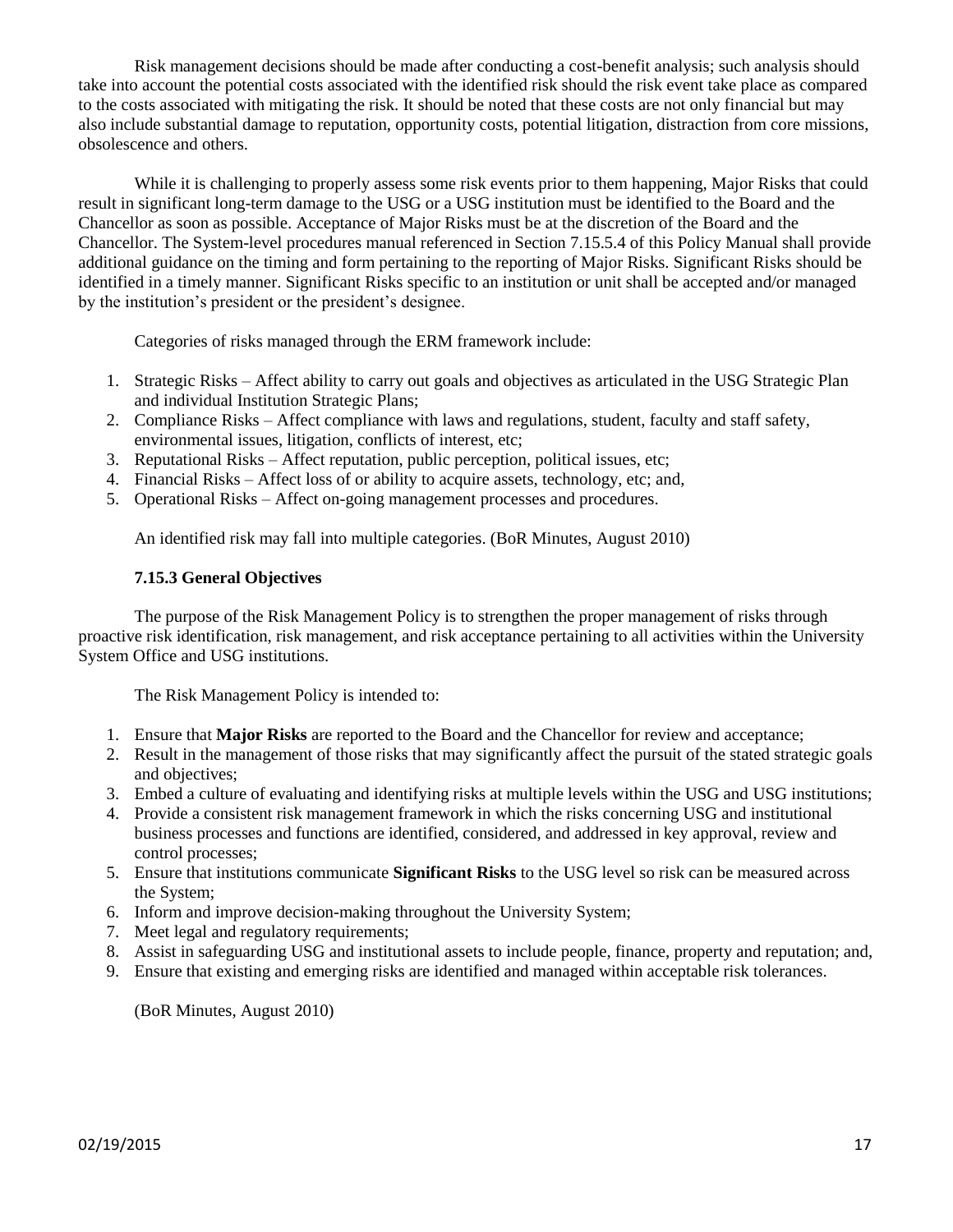#### **7.15.4 Applicability**

The Risk Management Policy applies to all USG institutions and the University System Office. (BoR Minutes, August 2010)

#### **7.15.5 Implementation**

#### **7.15.5.1 Frameworks and Procedures**

An institution-wide approach to risk management shall be adopted by all USG institutions. It is expected that risk management processes will be embedded into the institution's management systems and processes. All risk management efforts will be focused on supporting the institution's objectives. Therefore, each institution president shall develop a campus risk management framework and associated procedures that include:

- 1. Formal and ongoing identification of risks that impact the institution's goals;
- 2. Development of risk management plans;
- 3. Monitoring the progress of managing risks;
- 4. Periodic updates of risk management plans; and
- 5. Reporting of risks so that **Significant Risks** can be rolled up to the System level.

#### **7.15.5.2 Risk Management Methodology**

Risks may be managed by using one or more of the following methods:

- 1. Avoid (eliminate, withdraw from or do not become involved in an activity creating risk);
- 2. Retain (accept the risk and plan for the expected impact);
- 3. transfer/Share (move the risk to another party by hedging against undesired outcome or reduce the risk through processes such as insurance); and,
- 4. Reduce (control the risk through additional or optimized controls).

#### **7.15.5.3 Oversight**

Each president shall designate in writing a Risk Management Policy coordinator to assist campus administrators in maintaining the campus risk management framework and procedures. The Risk Management Policy coordinator shall have sufficient authority to ensure high-level management of the institution's risk management efforts.

At the System level, the Chancellor shall designate an executive-level position to oversee implementation of the Risk Management Policy across the University System of Georgia. The Chancellor also shall designate a Risk Management Policy coordinator to assist University System Office (USO) administrators in maintaining the USO risk management framework and procedures. The Committee on Internal Audit, Risk and Compliance is the Board committee that shall provide oversight to implementation of the Risk Management Policy and review **Major Risks** on behalf of the Board of Regents.

#### **7.15.5.4 Accountability**

Campus risk management framework and procedures shall be reviewed annually. Periodic reviews for compliance with the system wide guidelines shall also be conducted by internal audit or a similar accountability function. Additional procedures for risk management policy reporting and implementation shall be established in a System-level procedures manual. (BoR Minutes, August 2010)